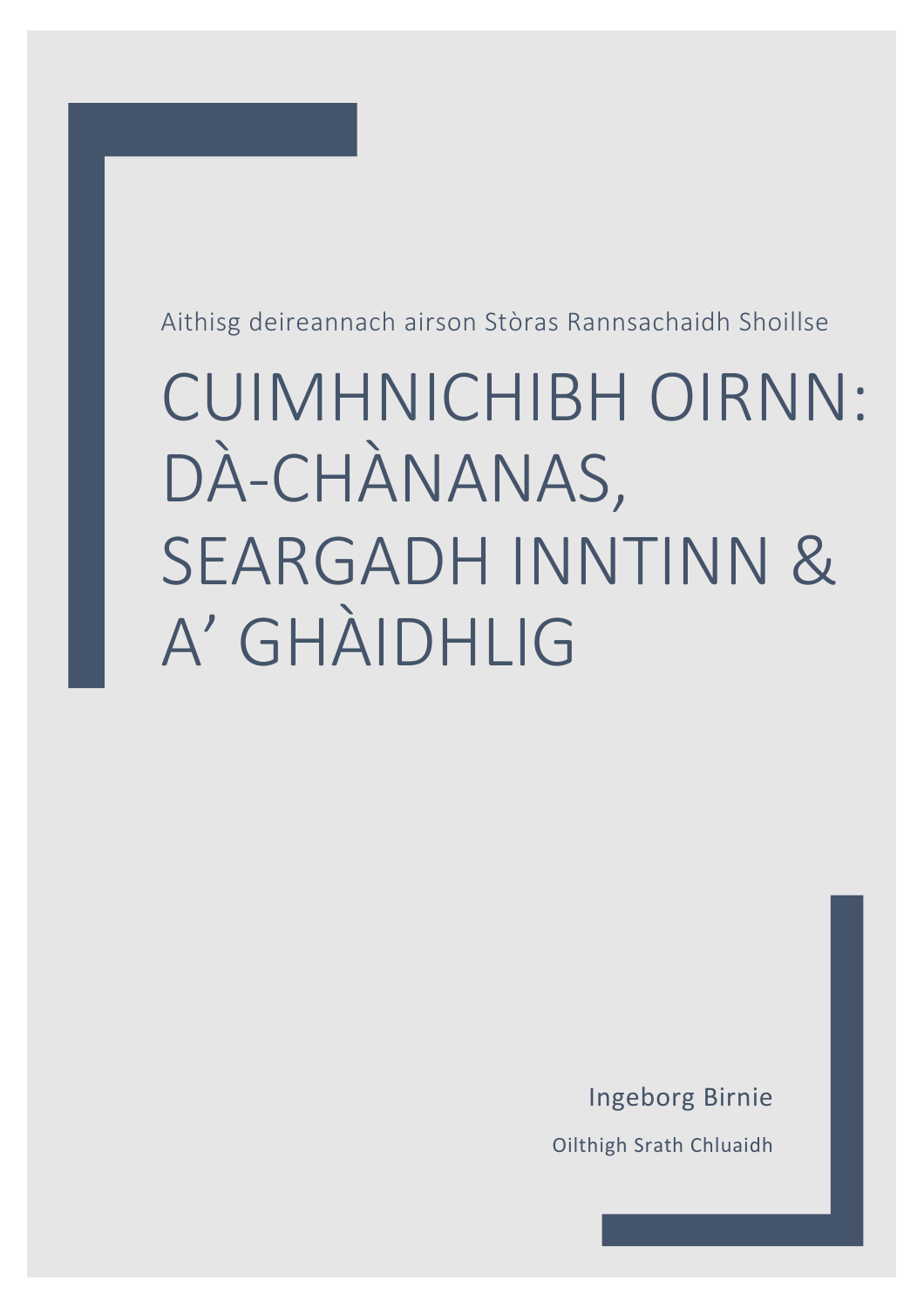#### Background

The project Cuimnichibh Oirnn – Dà-chànanas, seargadh inntinne agus a' Ghàidhlig is an innovative knowledge exchange project which is based on an arts-led study of bilingualism and dementia in Gaelic-speaking contexts. The play, "five to midnight", provides a dramatization of the complex issues that bilinguals face as they get older and start to display age-related degenerative cognitive health issues, such as dementia. The purpose of the play is to provide a vehicle for discussion of the complex issues involving these bilingual individuals and their families and / or carers in terms of language loss and reactivation, identify, care provision, care provision, language transmission and the neuropsychology of bilingualism.

# Project Aims

This unique project aimed to bring together academics in the field of cognitive neuroscience, linguistics and language with health care professionals and policy makers to allow for an exchange of creative, scholarly and lived understanding of dementia and bilingualism in Gaelic-speaking contexts, using the drama performance as a catalyst to discuss these complex and emotive issues.

# Expected project outputs

This initial stage of this project, the workshop, aimed to provide a forum for discussion of the issues which might face bilingual dementia patients and their caregivers, with a particular focus on Gaelic and the lived experience of this being a family and community language. These discussions aimed to influence public policy with regard to the care of Gaelic speakers through a dialogue between academics, health care professionals, individuals who are care-givers or family members and Gaelic speakers.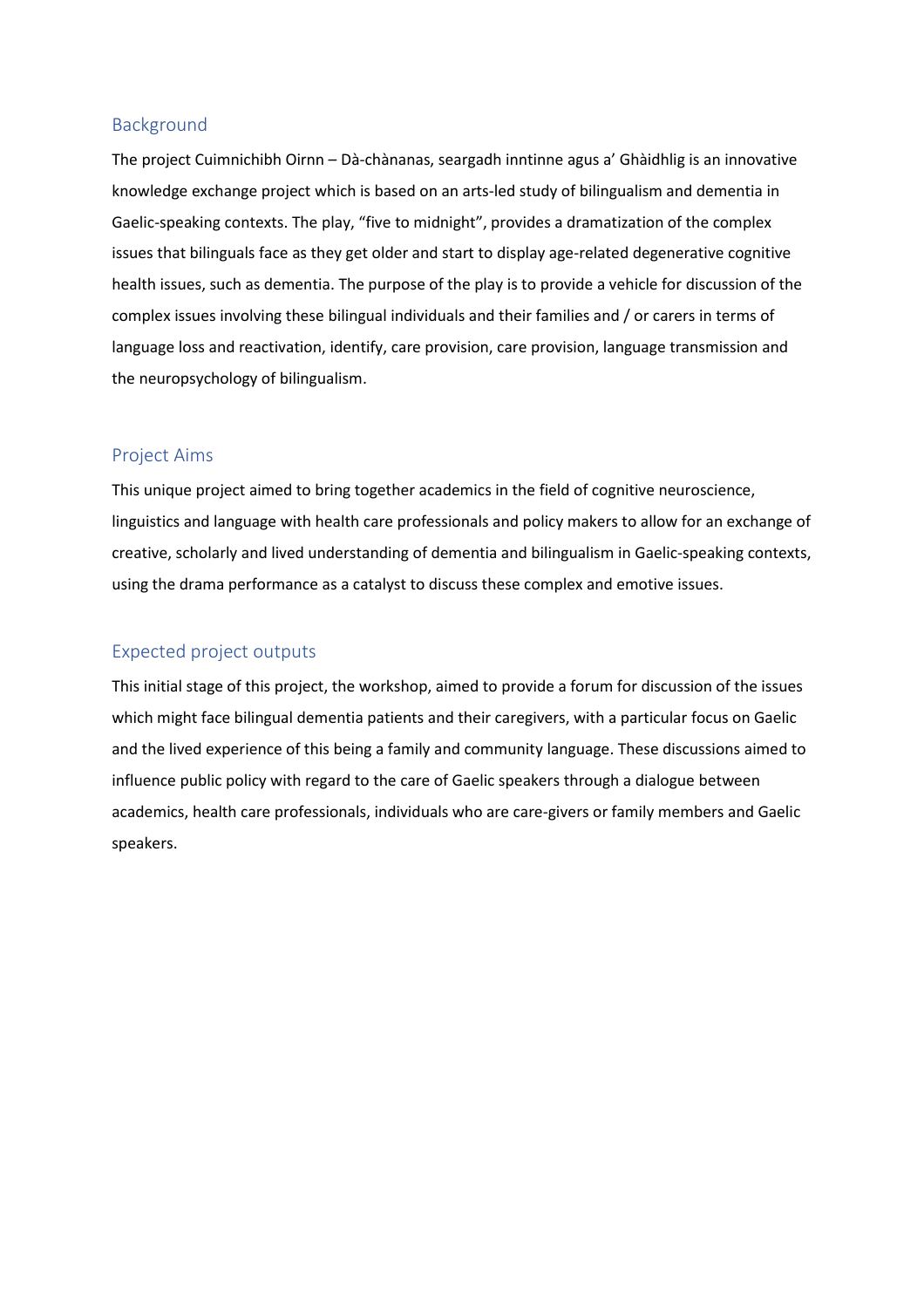#### Cuimnichibh Oirnn Performance-led workshop on Dementia and Bilingualism

#### Overview

This day-long performance-led workshop on dementia and bilingualism took place at the University of Strathclyde on Wednesday 26<sup>th</sup> of June 2019. The focus of the workshop was the rehearsals of a play that highlights the experiences of a bilingual Gaelic-English speaker with dementia and its effects on her family. The play shows the main character progressively moving into a reality that she expresses exclusively through Gaelic. As a result, family dynamics undergo a profound and traumatic shift. Roles are renegotiated, and language and dementia become the basis for exploring complex relationships based on connections, exclusions and uncertainties about who must play what role. The workshop was a collaboration between the Glasgow-based Theatre Tog-ì and four academics from the Universities of Edinburgh, Stirling and Strathclyde whose research interests are connected by shared interests in understandings of bi/multilingualism. A key aim of the workshop was to highlight the relevance of the play's Gaelic context to international research priorities in the areas of health and well-being as well as culture. Invited professionals (including care and support professionals, policy makers, academics, community arts workers) were asked to respond to a range of issues raised by the performance. These included language and dementia, language-based care provision, language, memory and identity, language and cultural loss/regeneration, intergenerational minority language transmission, translation in clinical contexts. Another aim of the workshop was to explore the role of the arts in raising awareness about the language-based realities of dementia as well as providing effective support for those living with the condition as well as their carers.

#### Workshop details

The workshop was advertised through a variety of channels; the participating universities, through social media (in particular Twitter), and the organisers directly contacting individuals and organisations working with the elderly, dementia or in linguistics (or a combination of these). Participants were asked to indicate their interest by completing the EventBrite link. This allowed the organisers to estimate the level of interest and organise catering. The venue chosen for the event was the Insight Institute at the University of Strathclyde which provided a clear space for the performers as well as the audience to interact.

The workshop itself was attended by around 40 individuals with a wide variety of backgrounds; academics, health professionals and language scholars as well as members of the public with an interest in bilingualism, dementia and / or Gaelic. A further 15 individuals showed an interest in being updated with the findings of the workshop and any future events.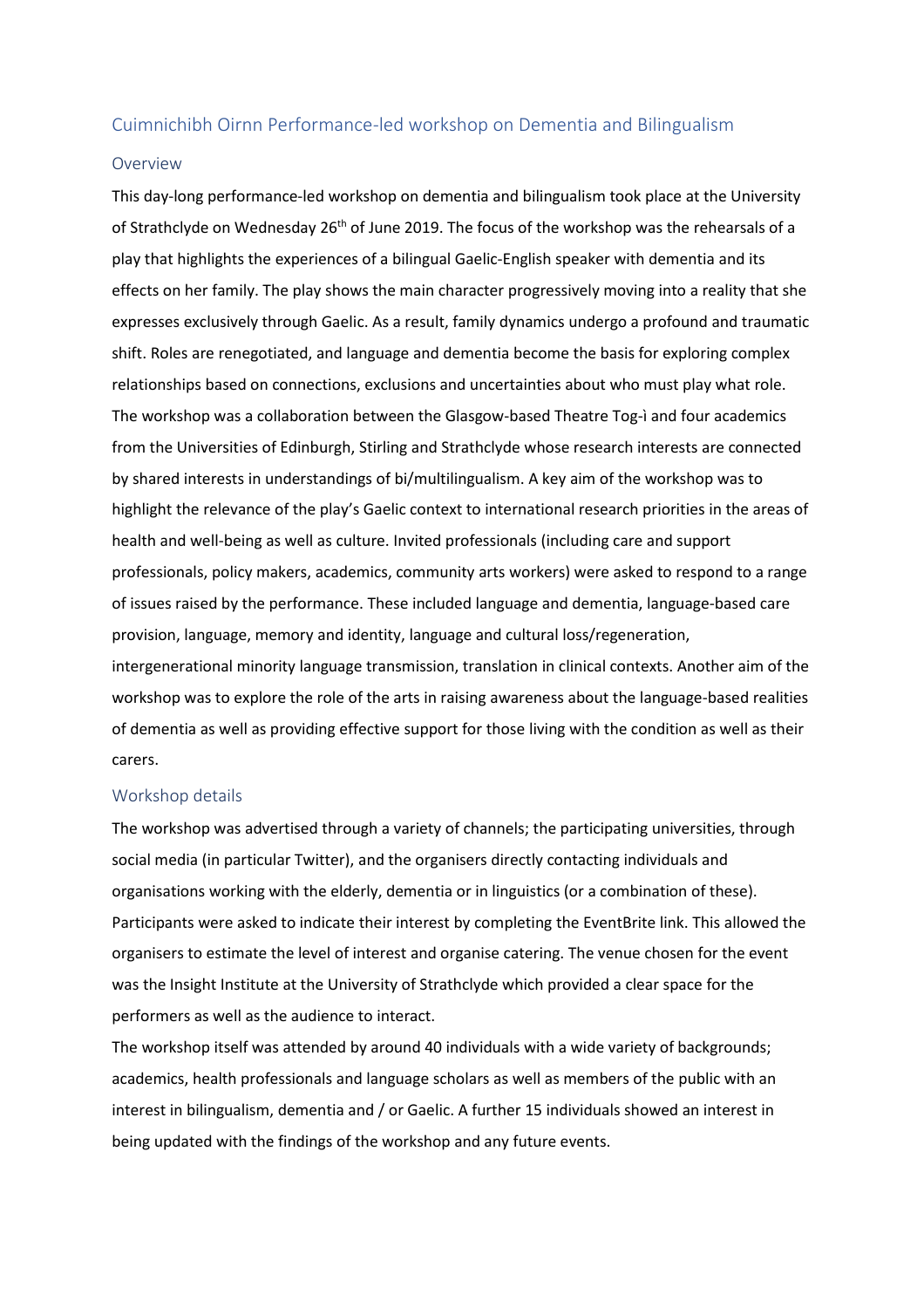# Outline of the workshop

The workshop day was organised around the three acts of the play "Five to Midnight" which centres on a native Gaelic speaker whose English begins to fade as she develops dementia. Her husband increasingly finds himself not being able to communicate with his wife as she retreats into the past and a language which he does not speak.

#### *Part 1 – Bilingualism and the medical context*

Speakers: Thomas Bak (University of Edinburgh), Renate Winkler (Guardian Carers) & Robbie Norval (Lingo Flamingo).

# *Part 2 – Dementia's impact on family and the bilingual community*

Speakers: Wilson McLeod (University of Edinburgh), Zibiah Loakthar (Irish in Britain), Meinir Jones (Welsh Language Commissioner)

*Part 3 – Dementia and bilingualism and the arts*

Speakers: Magaidh Smith (Community Arts Worker), Bairbre Uí Theighneàin (Seirbhís na Gaeilge, Rannóg Cumarsáide FSS), Aedín Loinghsigh (University of Stirling)

# **Outputs**

#### *BBC Naidheachdan*

The Cuimhnichibh Oirnn workshop was reported on the BBC Alba news programme An Là on the 26th of June:

<https://www.bbc.com/naidheachdan/48779577>

#### *The Conversation*

An article appeared on The Conversation based on the workshop conducted in June. This article was co-authored by David Murphy, Thomas Bak, Aedín Loinghsigh and Ingeborg Birnie. [https://theconversation.com/bilingualism-and-dementia-how-some-patients-lose-their-second](https://theconversation.com/bilingualism-and-dementia-how-some-patients-lose-their-second-language-and-rediscover-their-first-126631)[language-and-rediscover-their-first-126631](https://theconversation.com/bilingualism-and-dementia-how-some-patients-lose-their-second-language-and-rediscover-their-first-126631)

The article contains a link to current research being carried out by Thomas Bak & Brittany Blankinship on language changes in people that speak more than one language. This will form the basis of further research studies.

#### *Recordings of the Cuimhnichibh Oirnn Event*

The workshop event was recorded – the videos are in the process of being edited and details such as sponsorship (by Soillse) added.